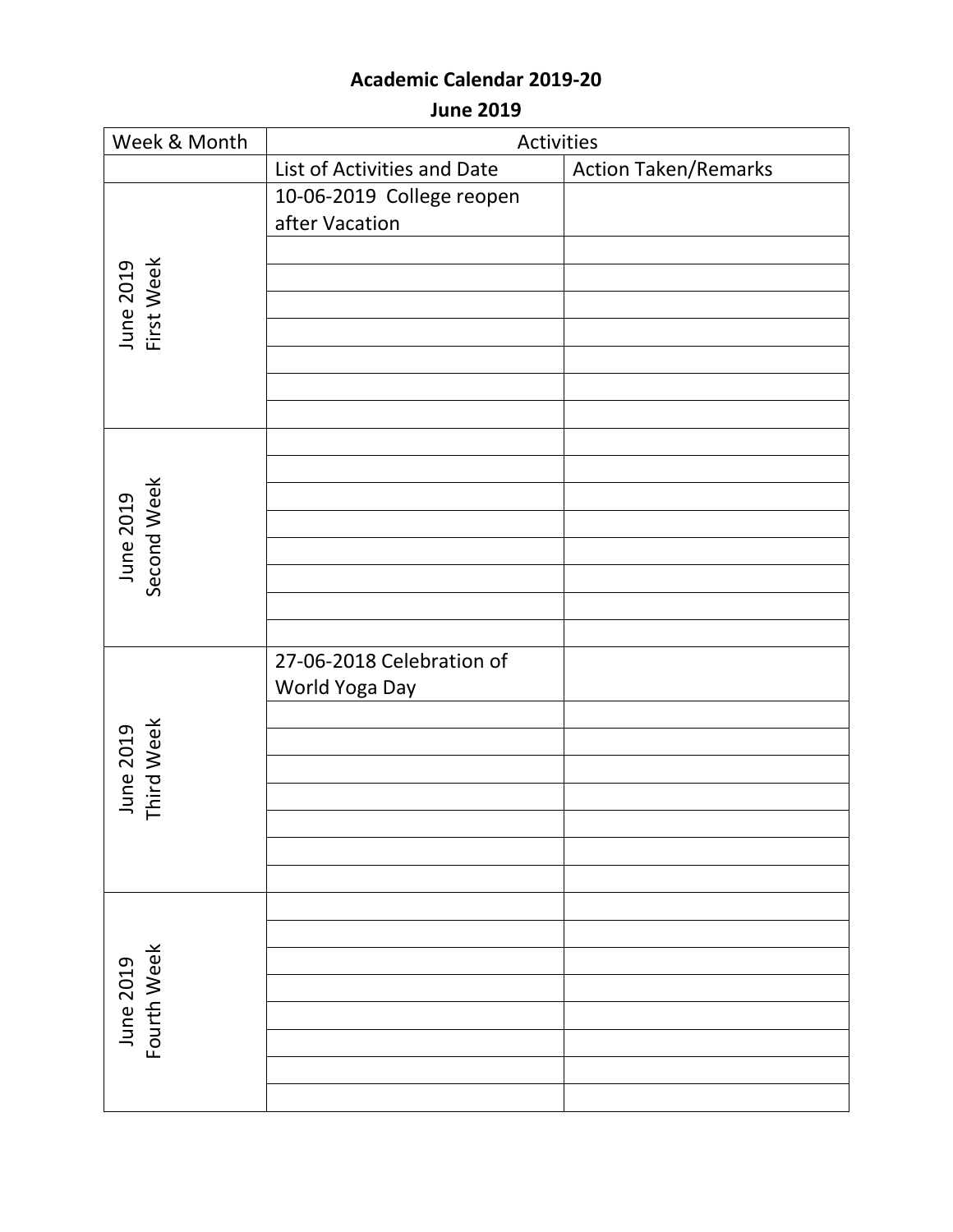**July 2019**

| Week & Month             | Activities                  |                             |
|--------------------------|-----------------------------|-----------------------------|
|                          | List of Activities and Date | <b>Action Taken/Remarks</b> |
| July 2019<br>First Week  |                             |                             |
| July 2019<br>Second Week |                             |                             |
| July 2019<br>Third Week  | NAAC Work, Admission Work   |                             |
| July 2019<br>Fourth Week |                             |                             |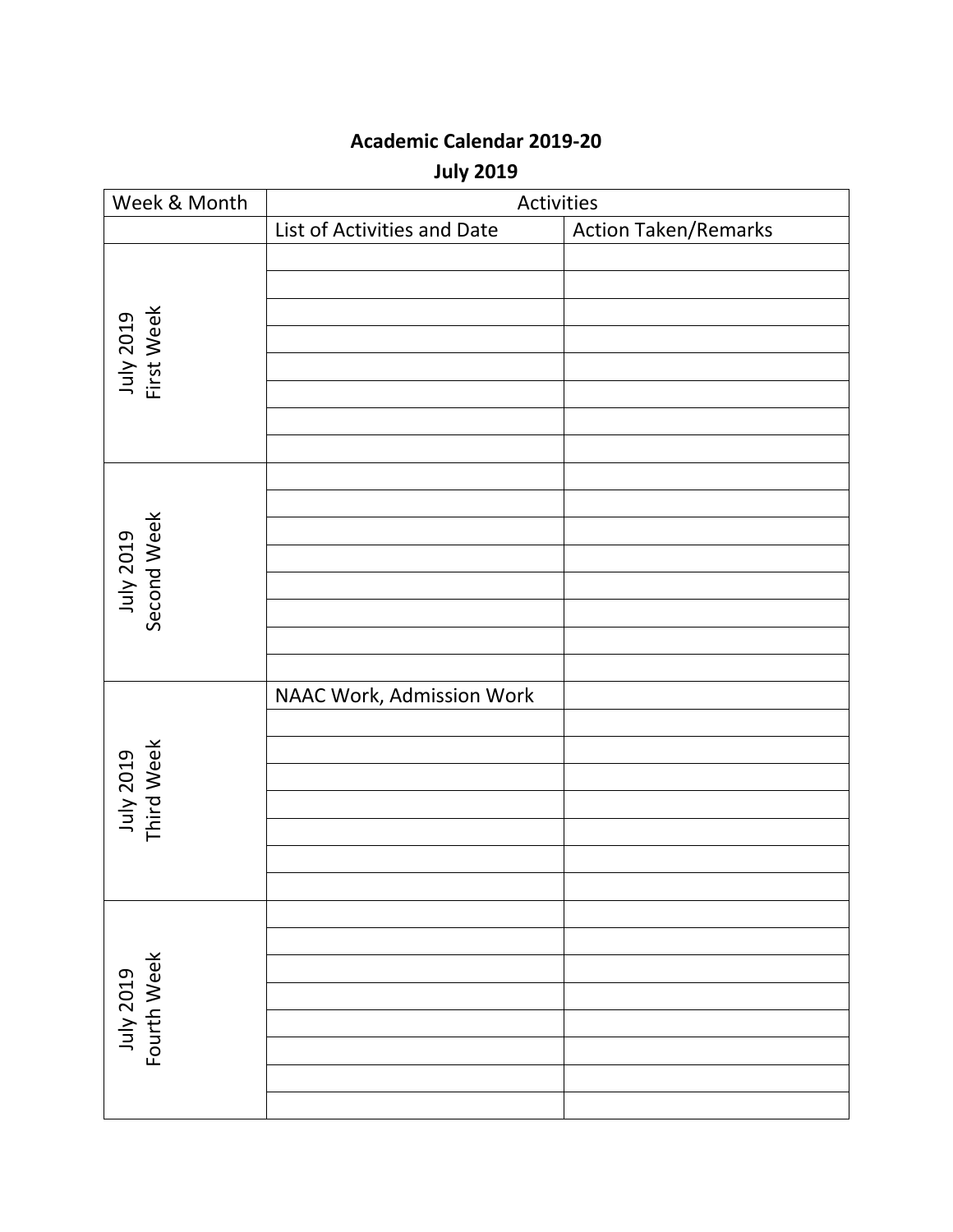### **August 2019**

| Week & Month               | <b>Activities</b>                         |                             |
|----------------------------|-------------------------------------------|-----------------------------|
|                            | List of Activities and Date               | <b>Action Taken/Remarks</b> |
|                            | NAAC Work, Admission Work                 |                             |
|                            | 05-08-2019 Sports and Culture             |                             |
|                            | Committee inauguration                    |                             |
|                            |                                           |                             |
|                            |                                           |                             |
| August 2019<br>First Week  |                                           |                             |
|                            |                                           |                             |
|                            |                                           |                             |
|                            |                                           |                             |
|                            | 13-08-2019 Food Festival                  |                             |
|                            |                                           |                             |
| August 2019<br>Second Week |                                           |                             |
|                            |                                           |                             |
|                            |                                           |                             |
|                            |                                           |                             |
|                            |                                           |                             |
|                            |                                           |                             |
|                            | 15 <sup>th</sup> August- Independence Day |                             |
|                            |                                           |                             |
|                            | 21-08-2018 Orientation                    |                             |
|                            | Programme of Students                     |                             |
|                            |                                           |                             |
| August 2019<br>Third Week  |                                           |                             |
|                            |                                           |                             |
|                            |                                           |                             |
|                            |                                           |                             |
| August 2019                | 22-08-2019 Fresher's Day                  |                             |
| Fourth Week                |                                           |                             |
|                            |                                           |                             |
|                            |                                           |                             |
|                            |                                           |                             |
|                            |                                           |                             |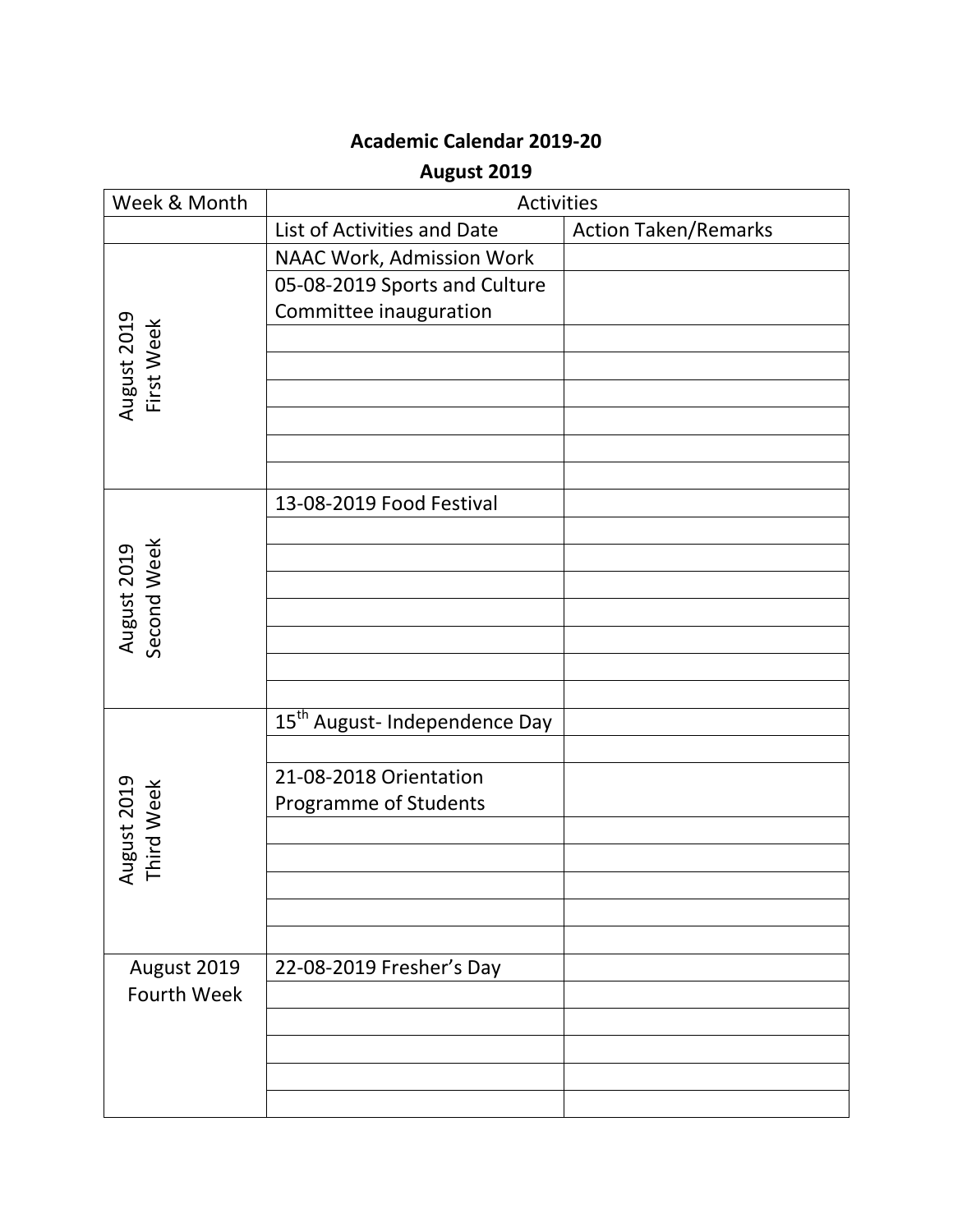| 29 <sup>th</sup> August- National Sports |  |
|------------------------------------------|--|
| Dav                                      |  |
| 30-08-2019 Orientation                   |  |
| Programme                                |  |
|                                          |  |

### **September 2019**

| Week & Month                  | Activities                                                                                                                                                                                                                                                                                                                                                                           |                             |
|-------------------------------|--------------------------------------------------------------------------------------------------------------------------------------------------------------------------------------------------------------------------------------------------------------------------------------------------------------------------------------------------------------------------------------|-----------------------------|
|                               | List of Activities and Date                                                                                                                                                                                                                                                                                                                                                          | <b>Action Taken/Remarks</b> |
| September 2019<br>First Week  |                                                                                                                                                                                                                                                                                                                                                                                      |                             |
| September 2019<br>Second Week | 10-09-2019 World Suicide<br><b>Prevention Day</b>                                                                                                                                                                                                                                                                                                                                    |                             |
| September 2019<br>Third Week  | 12-09-2018 to 18-09-2018<br>Internal assessment                                                                                                                                                                                                                                                                                                                                      |                             |
|                               | $\overline{u}$ $\overline{u}$ $\overline{u}$ $\overline{u}$ $\overline{v}$ $\overline{v}$ $\overline{v}$ $\overline{v}$ $\overline{v}$ $\overline{v}$ $\overline{v}$ $\overline{v}$ $\overline{v}$ $\overline{v}$ $\overline{v}$ $\overline{v}$ $\overline{v}$ $\overline{v}$ $\overline{v}$ $\overline{v}$ $\overline{v}$ $\overline{v}$ $\overline{v}$ $\overline{v}$ $\overline{$ |                             |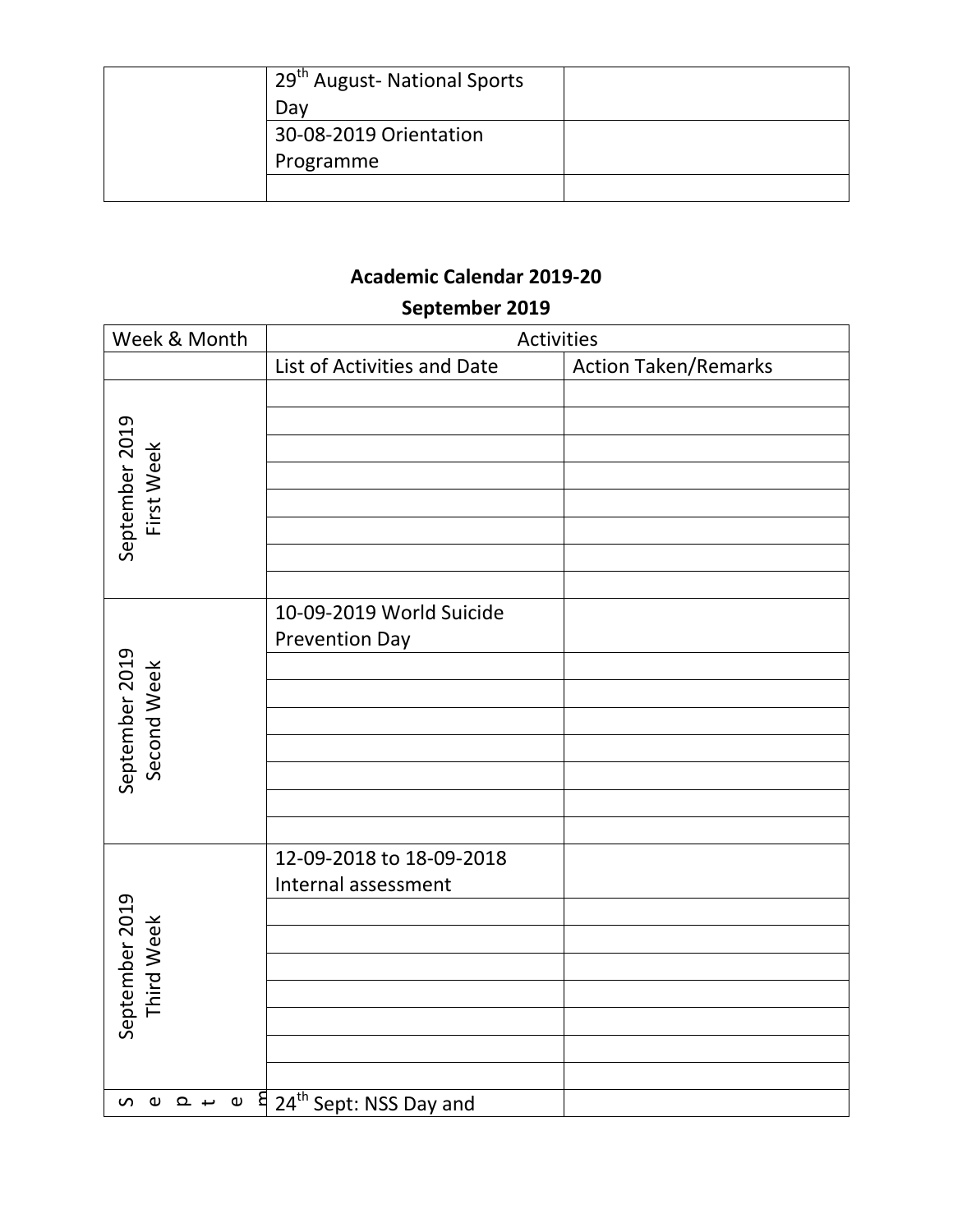| Swachchc Bharath Abhiyana   |  |
|-----------------------------|--|
| and                         |  |
| Celebration of Bhagat Sing' |  |
|                             |  |
|                             |  |
|                             |  |
|                             |  |
|                             |  |
|                             |  |

# **Academic Calendar 2019-20 October 2019**

| Week & Month                | Activities                                                                  |                             |
|-----------------------------|-----------------------------------------------------------------------------|-----------------------------|
|                             | List of Activities and Date                                                 | <b>Action Taken/Remarks</b> |
| October 2019<br>First Week  | 2 <sup>nd</sup> October-Gandhi Jayanthi                                     |                             |
| Second Week<br>October 2019 | 10-10-2019 World Mental<br><b>Health Day</b><br>13-10-2019 Valmiki Jayanthi |                             |
| October 2019<br>Third Week  | 17-10-2019 Devaraj urs Day                                                  |                             |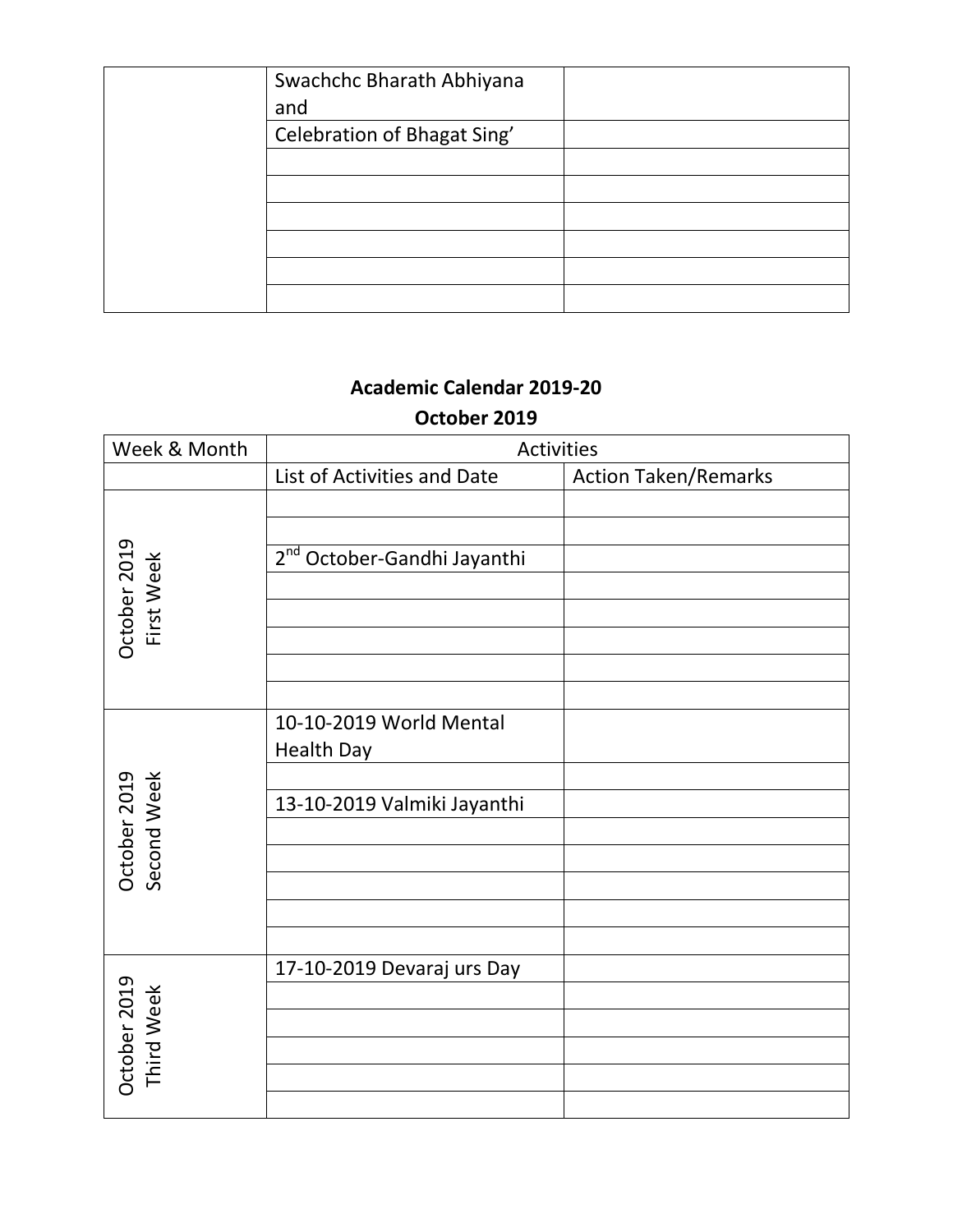|                             | 22-10-2019 to 30-11-2019    |  |
|-----------------------------|-----------------------------|--|
|                             | <b>Semester Examination</b> |  |
|                             |                             |  |
|                             |                             |  |
| October 2019<br>Fourth Week |                             |  |
|                             |                             |  |
|                             |                             |  |
|                             |                             |  |
|                             |                             |  |

#### **November 2019**

| Week & Month                       | Activities                  |                             |
|------------------------------------|-----------------------------|-----------------------------|
|                                    | List of Activities and Date | <b>Action Taken/Remarks</b> |
|                                    | Kannada Rajyotsava, 01-11-  |                             |
|                                    | 2018                        |                             |
|                                    |                             |                             |
|                                    |                             |                             |
| First Week                         |                             |                             |
| November 2019                      |                             |                             |
|                                    |                             |                             |
|                                    |                             |                             |
|                                    |                             |                             |
|                                    |                             |                             |
| November 2019<br>Second Week       |                             |                             |
|                                    |                             |                             |
|                                    |                             |                             |
|                                    |                             |                             |
|                                    |                             |                             |
|                                    |                             |                             |
|                                    | Nov 14: Children Day        |                             |
| Novembe<br>r 2019<br>Third<br>Week |                             |                             |
|                                    |                             |                             |
|                                    |                             |                             |
|                                    |                             |                             |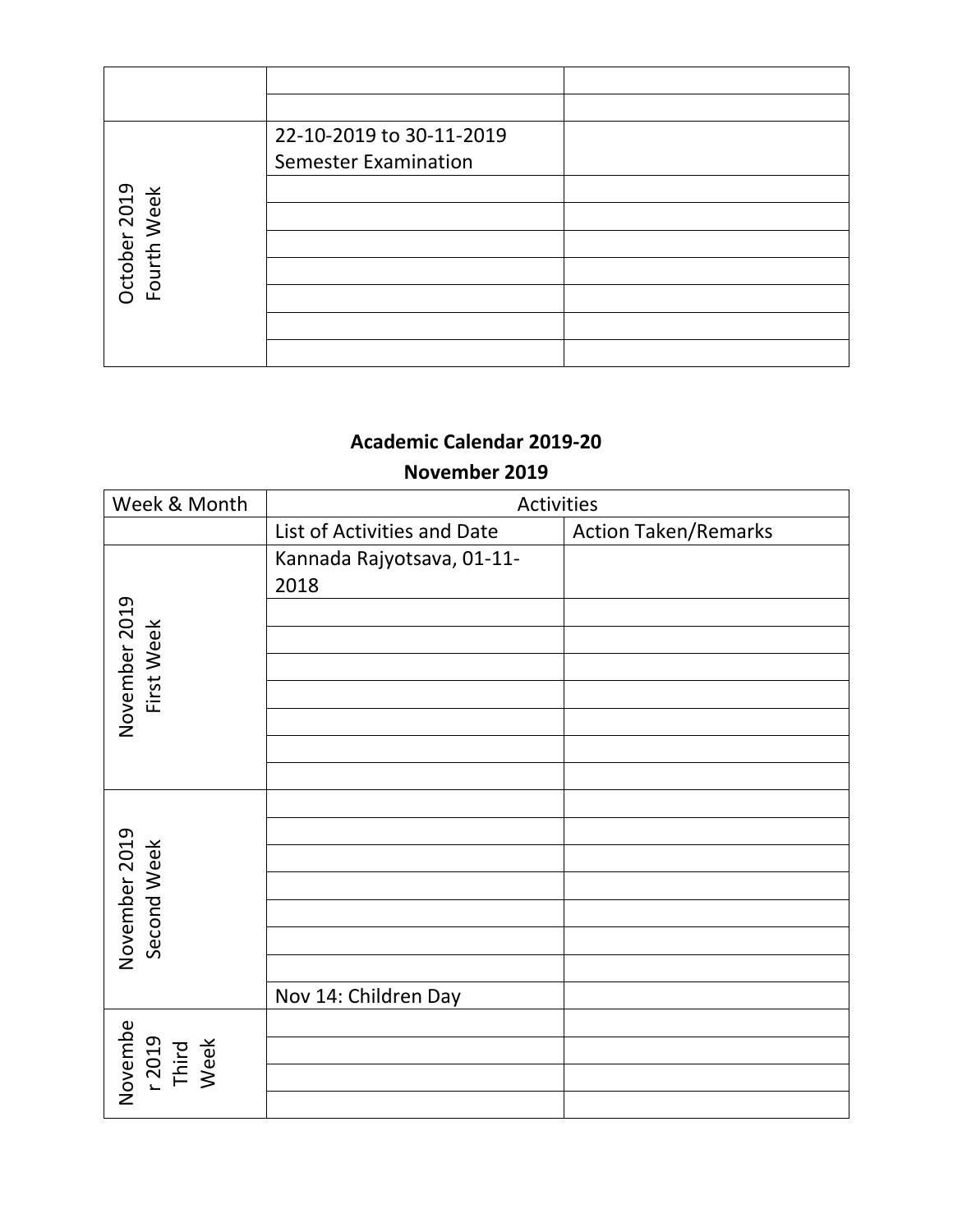| November 2019<br>Fourth Week |  |
|------------------------------|--|
|                              |  |
|                              |  |
|                              |  |
|                              |  |
|                              |  |

#### **December 2019**

| Week & Month                          | Activities                                  |                             |
|---------------------------------------|---------------------------------------------|-----------------------------|
|                                       | List of Activities and Date                 | <b>Action Taken/Remarks</b> |
| December 2019<br>First Week           |                                             |                             |
| December 2019<br>Second Week          | 10-12-2019 College reopen<br>after Vacation |                             |
| Decem<br>ber<br>2019<br>Third<br>Week |                                             |                             |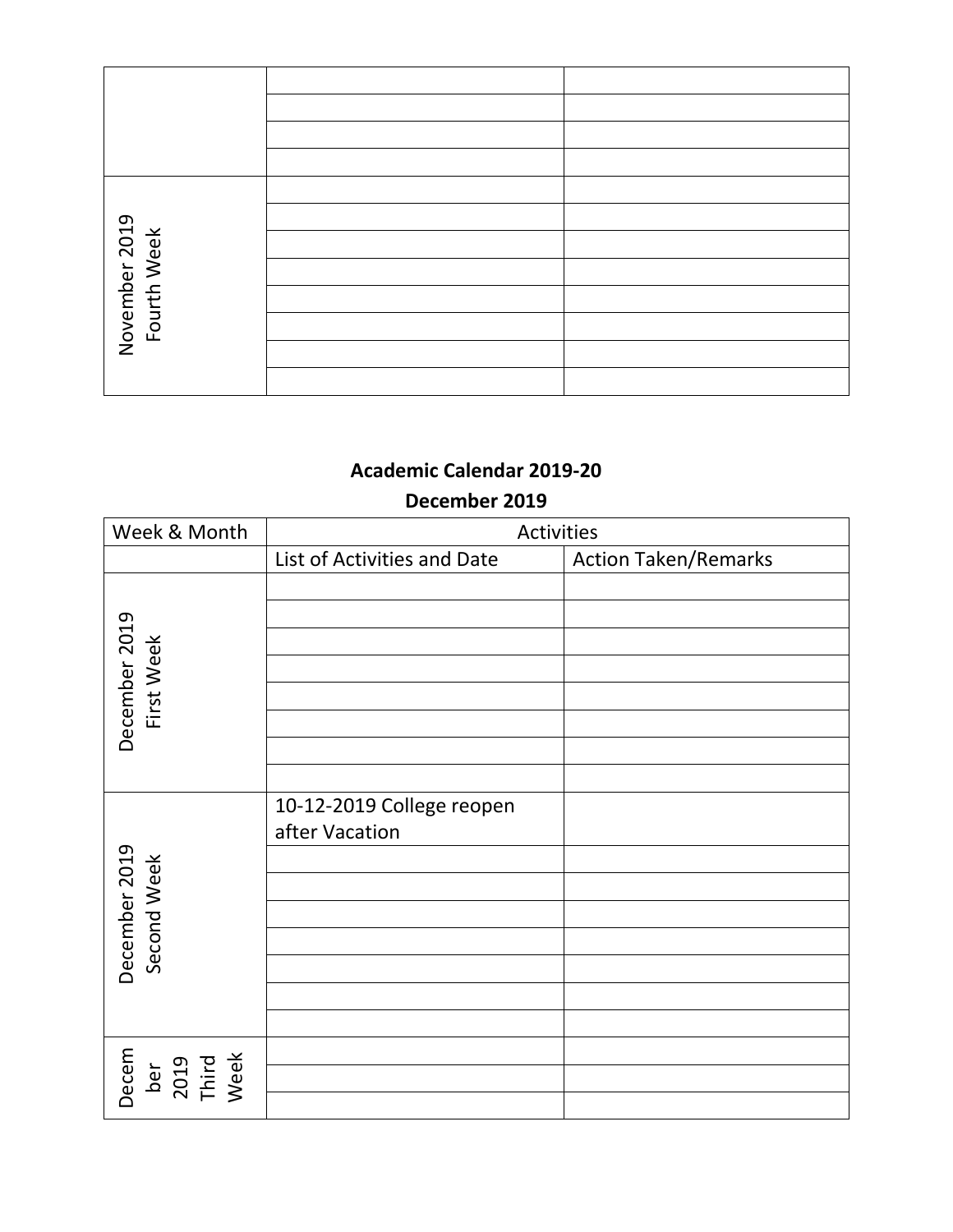| December 2019<br>Fourth Week | Vishwamanava Dina, 29-12-<br>2019 |  |
|------------------------------|-----------------------------------|--|
|                              |                                   |  |

### **January 2020**

| Week & Month                | <b>Activities</b>                                                       |                             |
|-----------------------------|-------------------------------------------------------------------------|-----------------------------|
|                             | List of Activities and Date                                             | <b>Action Taken/Remarks</b> |
| January 2020<br>First Week  | 07-01-2020 ELC Procession<br>09-01-2020 Inauguration Of                 |                             |
|                             | <b>Communication Skills Training</b><br>Programme                       |                             |
|                             |                                                                         |                             |
| Second Week<br>January 2020 | 10-01-2020 Commerce<br><b>Exhibition and Home Science</b><br>Exhibition |                             |
|                             | 12-01-2020 Youth Day                                                    |                             |
|                             | 13-01-2020 Savitri bhai pule<br>jayanthi                                |                             |
|                             |                                                                         |                             |
|                             |                                                                         |                             |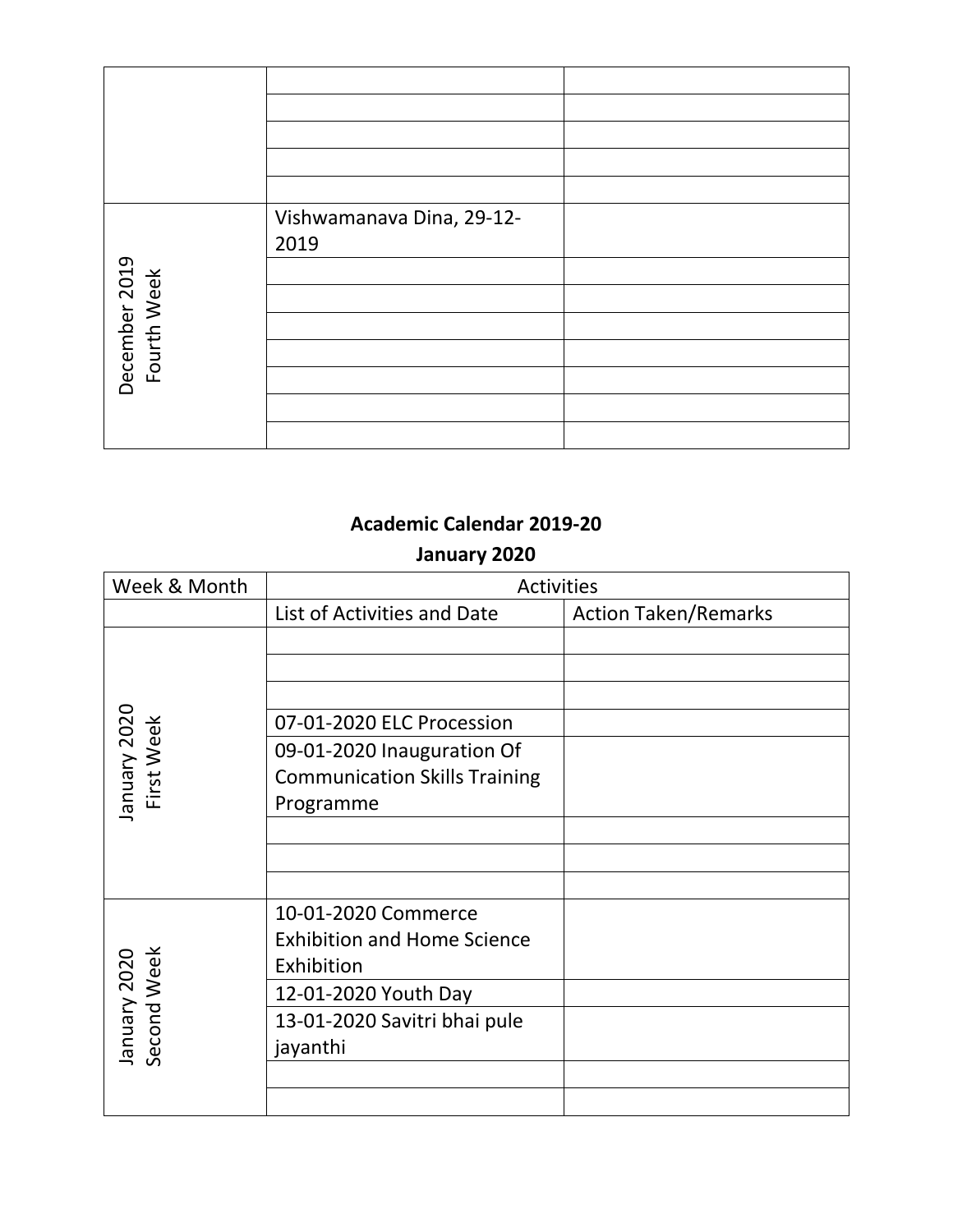| January 2019<br>Third Week  |                                                                                                                         |  |
|-----------------------------|-------------------------------------------------------------------------------------------------------------------------|--|
| January 2020<br>Fourth Week | 26 <sup>th</sup> January- Republic Day<br>29-01-2020 Food Festival<br>31-01-2019 Commemoration of<br>Kuvempu and Bendre |  |

**February 2020**

| Week & Month                       | Activities                  |                             |
|------------------------------------|-----------------------------|-----------------------------|
|                                    | List of Activities and Date | <b>Action Taken/Remarks</b> |
|                                    |                             |                             |
|                                    |                             |                             |
| February 2020<br>First Week        |                             |                             |
|                                    |                             |                             |
|                                    |                             |                             |
|                                    |                             |                             |
|                                    |                             |                             |
|                                    |                             |                             |
| February<br>2020<br>Second<br>Week | 10-02-2020 National Level   |                             |
|                                    | Workshop                    |                             |
|                                    |                             |                             |
|                                    |                             |                             |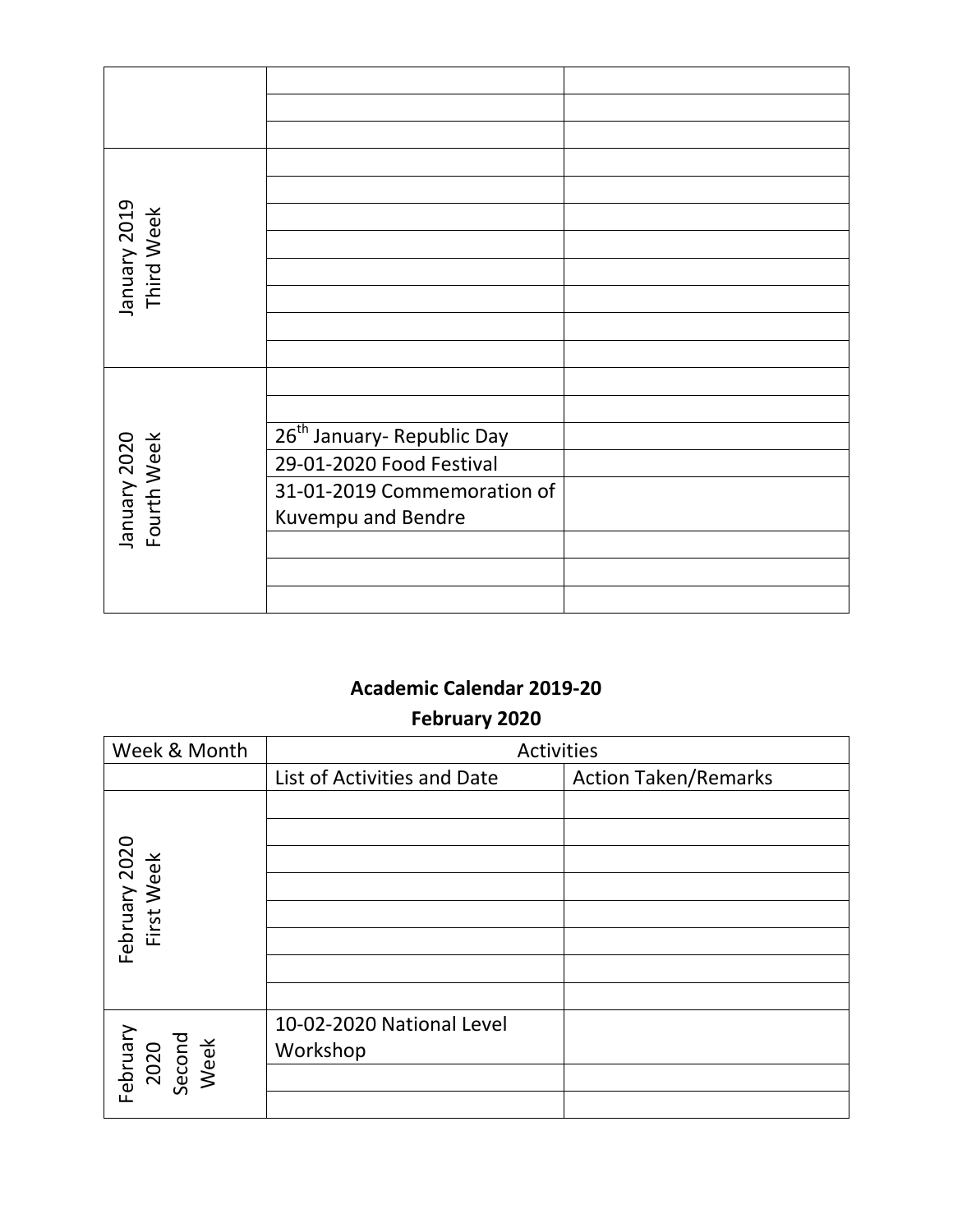| February 2020<br>Third Week  |  |
|------------------------------|--|
|                              |  |
|                              |  |
|                              |  |
|                              |  |
|                              |  |
|                              |  |
|                              |  |
|                              |  |
| February 2020<br>Fourth Week |  |
|                              |  |
|                              |  |
|                              |  |
|                              |  |
|                              |  |
|                              |  |
|                              |  |

**March 2020**

| Week & Month             | <b>Activities</b>           |                             |
|--------------------------|-----------------------------|-----------------------------|
|                          | List of Activities and Date | <b>Action Taken/Remarks</b> |
|                          |                             |                             |
|                          |                             |                             |
|                          | 06-03-2019 Celebration of   |                             |
|                          | International Women's Day   |                             |
| March 2020<br>First Week |                             |                             |
|                          |                             |                             |
|                          |                             |                             |
|                          |                             |                             |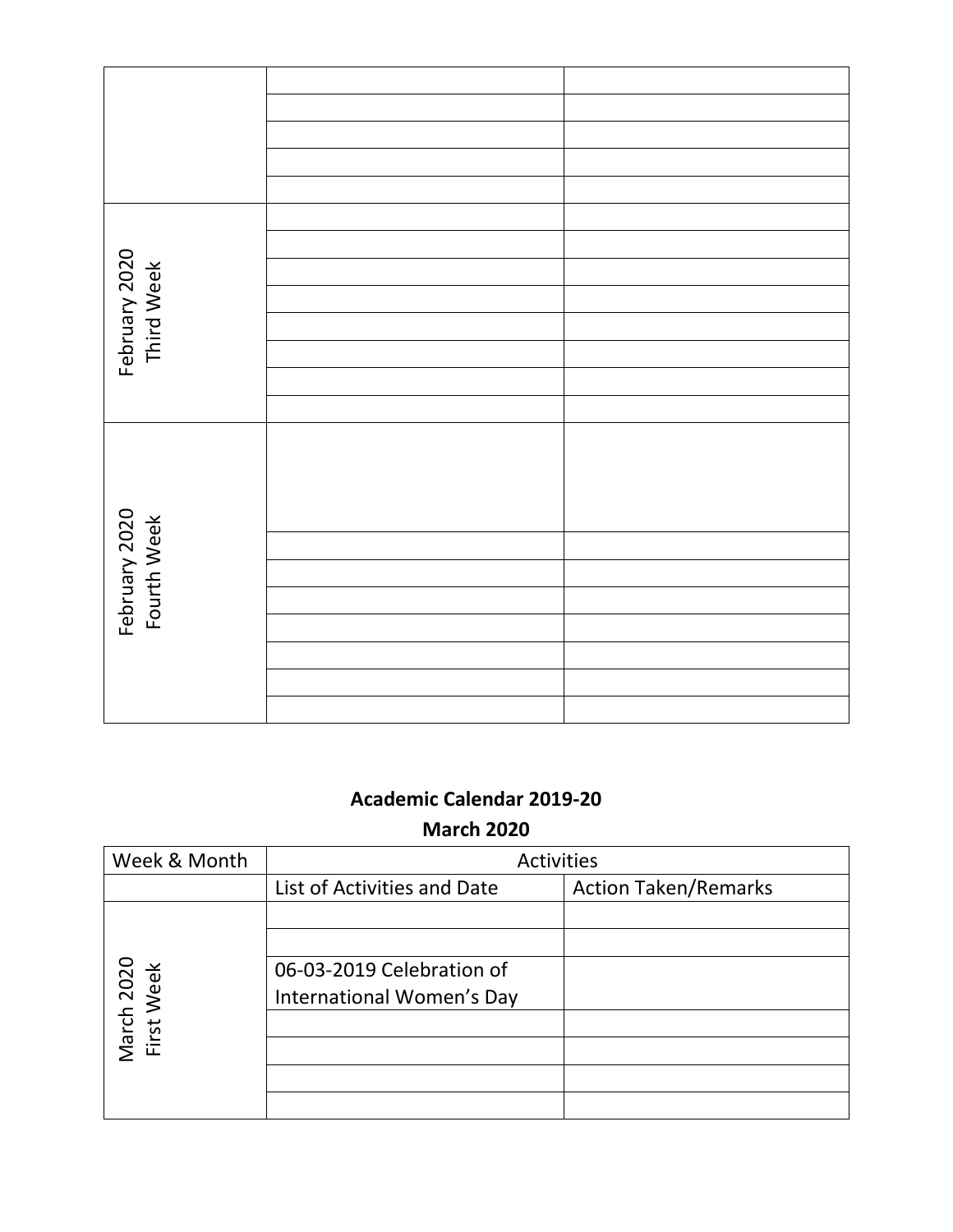|                           | 13-03-2020 Parents Meeting |
|---------------------------|----------------------------|
|                           |                            |
| Second Week<br>March 2020 |                            |
|                           |                            |
|                           |                            |
|                           |                            |
|                           |                            |
|                           |                            |
|                           | 11-03-2020 to 17-03-2020   |
|                           | Internal assessment        |
|                           |                            |
|                           |                            |
| March 2020<br>Third Week  |                            |
|                           |                            |
|                           |                            |
|                           |                            |
|                           |                            |
|                           |                            |
|                           |                            |
| March 2020<br>Fourth Day  |                            |
|                           |                            |
|                           |                            |
|                           |                            |
|                           |                            |
|                           |                            |

## **Academic Calendar 2019-20 April 2020**

| Week & Month                   | <b>Activities</b>           |                             |
|--------------------------------|-----------------------------|-----------------------------|
|                                | List of Activities and Date | <b>Action Taken/Remarks</b> |
|                                |                             |                             |
| April<br>2020<br>First<br>Veel |                             |                             |
|                                |                             |                             |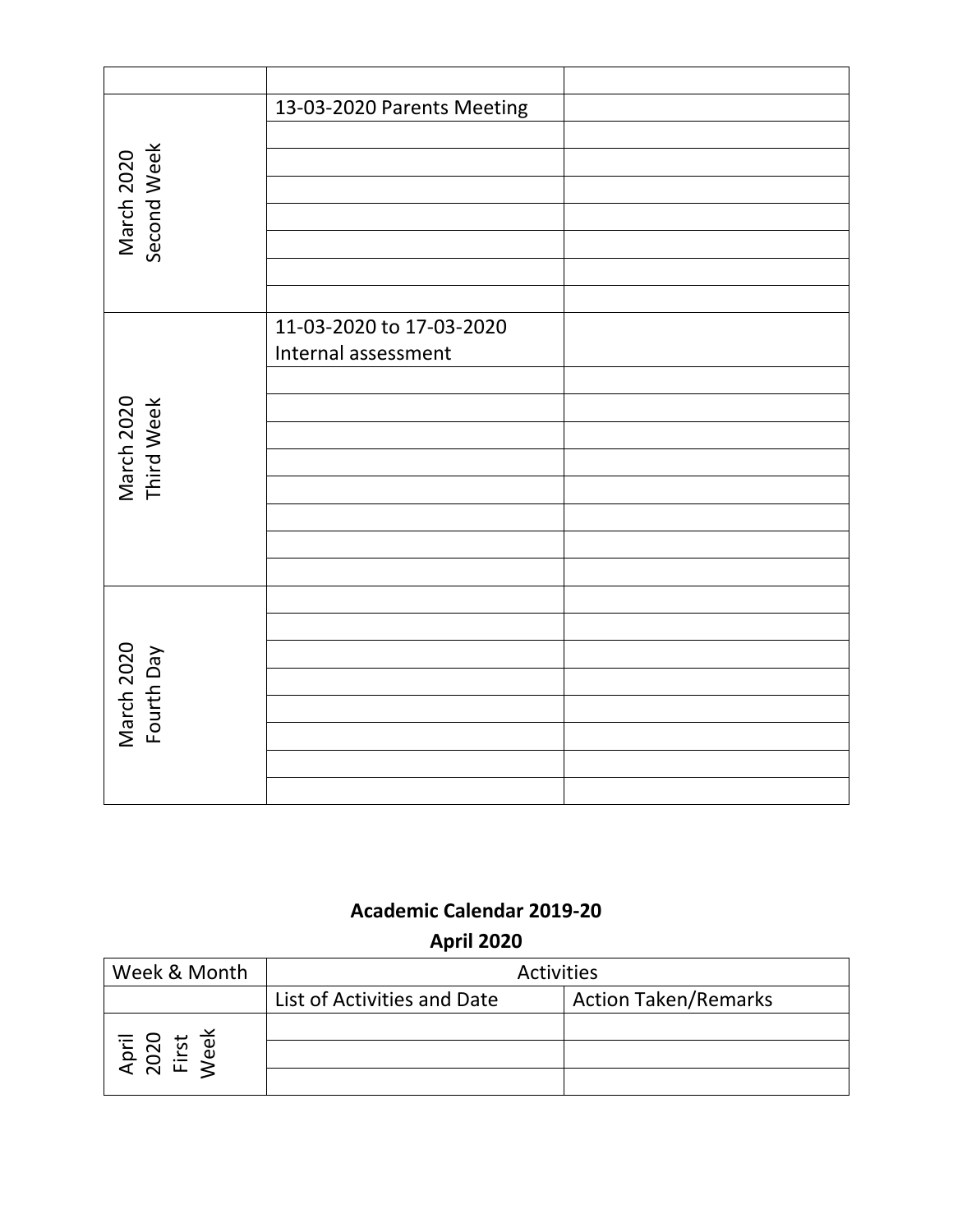|                           | 11-04-2019 Special Lecture   |  |
|---------------------------|------------------------------|--|
|                           | Organized by Placement Cell  |  |
|                           |                              |  |
|                           |                              |  |
|                           |                              |  |
|                           | 13-04-2019 Cultural          |  |
|                           | Competitions                 |  |
|                           | 14-04-2019 Ambedkar Jayanthi |  |
| April 2020<br>Second Week |                              |  |
|                           | 16-04-2018 College Day       |  |
|                           |                              |  |
|                           |                              |  |
|                           |                              |  |
|                           |                              |  |
|                           |                              |  |
|                           |                              |  |
|                           |                              |  |
|                           |                              |  |
| April 2020<br>Third Week  |                              |  |
|                           |                              |  |
|                           |                              |  |
|                           |                              |  |
|                           |                              |  |
|                           |                              |  |
|                           | 25-04-2018-29-05-2018        |  |
|                           | <b>Semester Examination</b>  |  |
|                           |                              |  |
| Fourth Day<br>April 2020  |                              |  |
|                           |                              |  |
|                           |                              |  |
|                           |                              |  |
|                           |                              |  |
|                           |                              |  |
|                           |                              |  |
|                           |                              |  |

| Week & Month | <b>Activities</b>           |                             |
|--------------|-----------------------------|-----------------------------|
|              | List of Activities and Date | <b>Action Taken/Remarks</b> |